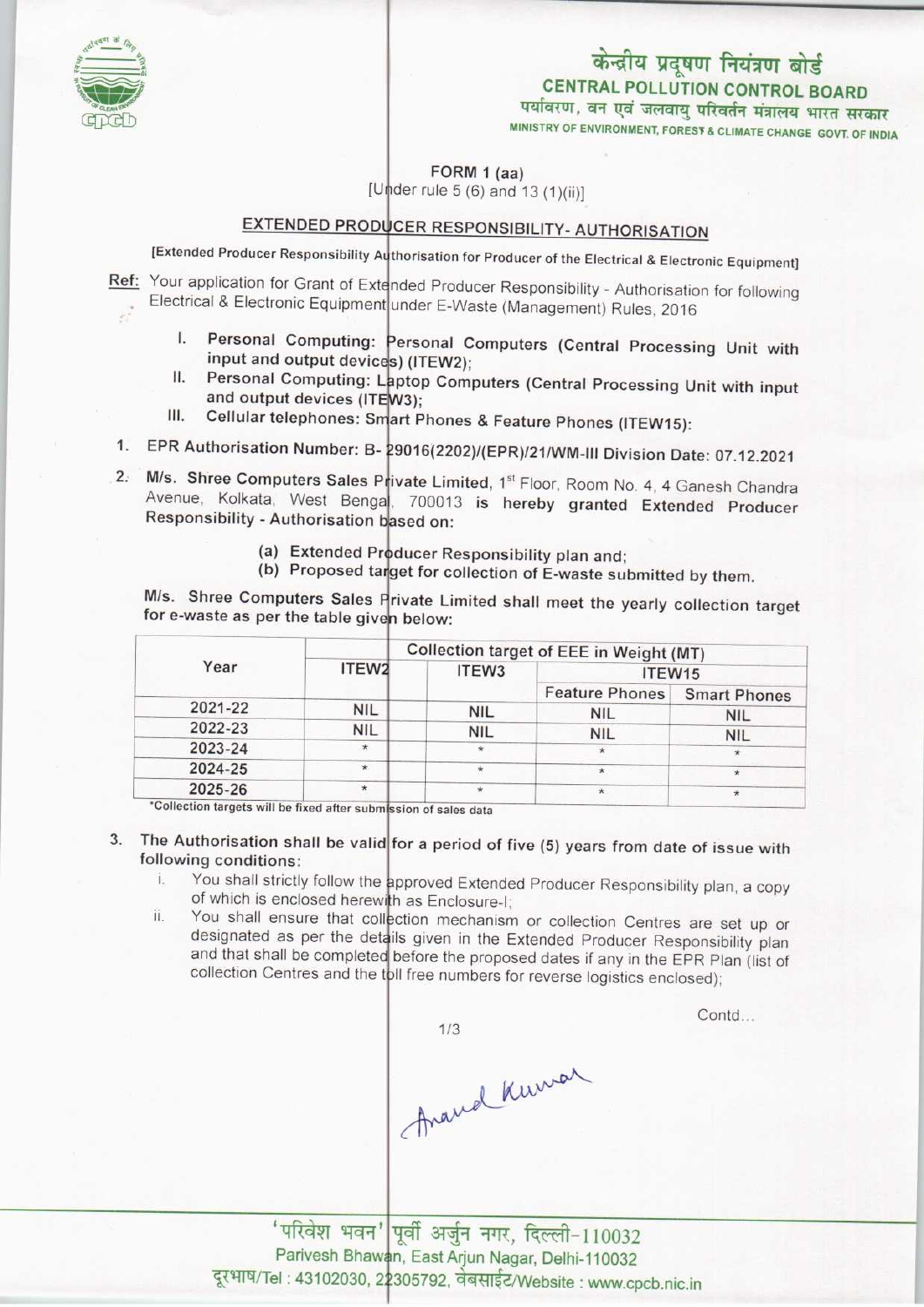

From pre page..

- You shall ensure that all the collected e-waste is channelized to your PRO's M/s iii. Hulladek Recycling Pvt. Ltd., and record shall be maintained at dismantler/recycler PROs and at your end.
- You shall maintain records, in Form-2 of these Rules, of e-waste and make such iv. records available for scrutiny by Central Pollution Control Board
- You shall file annual returns in Form-3 to the Central Pollution Control Board on or  $V_{\cdot}$ before 30th day of June following the financial year to which that returns relates.

## vi. General Terms & Conditions of the Authorisation:

- imply with provisions of the Environment (Protection) Act, a.g. The authorisation shall comply with provisions of the Environment (Protection) Act 1986 and the E-waste (Management) Rules,2016 made there under
- 1986 and the E-waste (Management) Rules, 2016 made there under;<br>b. The authorisation or its renewal shall be produced for inspection at the request of an officer authorised by the Central Pollution Control Board
- an officer authorised by the Central Pollution Control Board;<br>
c. Any change in the approved Extended Producer Responsibility plan should be<br>
informed to Central Pollution Central Board within 15 days an which designe abol informed to Central Pollution Control Board within 15 days on which decision shall be communicated by Central Pollution Control Board within sixty days
- be communicated by Central Pollution Control Board within sixty days;<br>d. It is the duty of the authorised person to take prior permission of the Central<br>Religion Central Board to also down any cellection contrologists or a Pollution Control Board to close down any collection centre/points or any other facility which are part of the EPR plan;
- facility which are part of the EPR plan;<br>e. An application for the renewal of authorisation shall be made as laid down in sub-
- rule (vi) of rule of 13(1) the E- Waste (Management) Rules, 2016<br>f. The Board reserves right to cancel/amend/revoke the authorisat The Board reserves right to cancel/amend/revoke the authorisation at any time as per the policy of the Board or Government.

#### vii. Additional Conditions:

- a) That the applicant will submit annual sales data along with annual returns
- b) That the applicant has to ensure that the addresses of collection points provided by them in their EPR Plan are correct and traceable and the collection points/centres are functional
- c) That the applicant will submit revised application for grant of EPR Authorisation in case of applicant adding/changing PRO or changing its EPR Plan

 $2/3$ Anavel Knewar

Contd